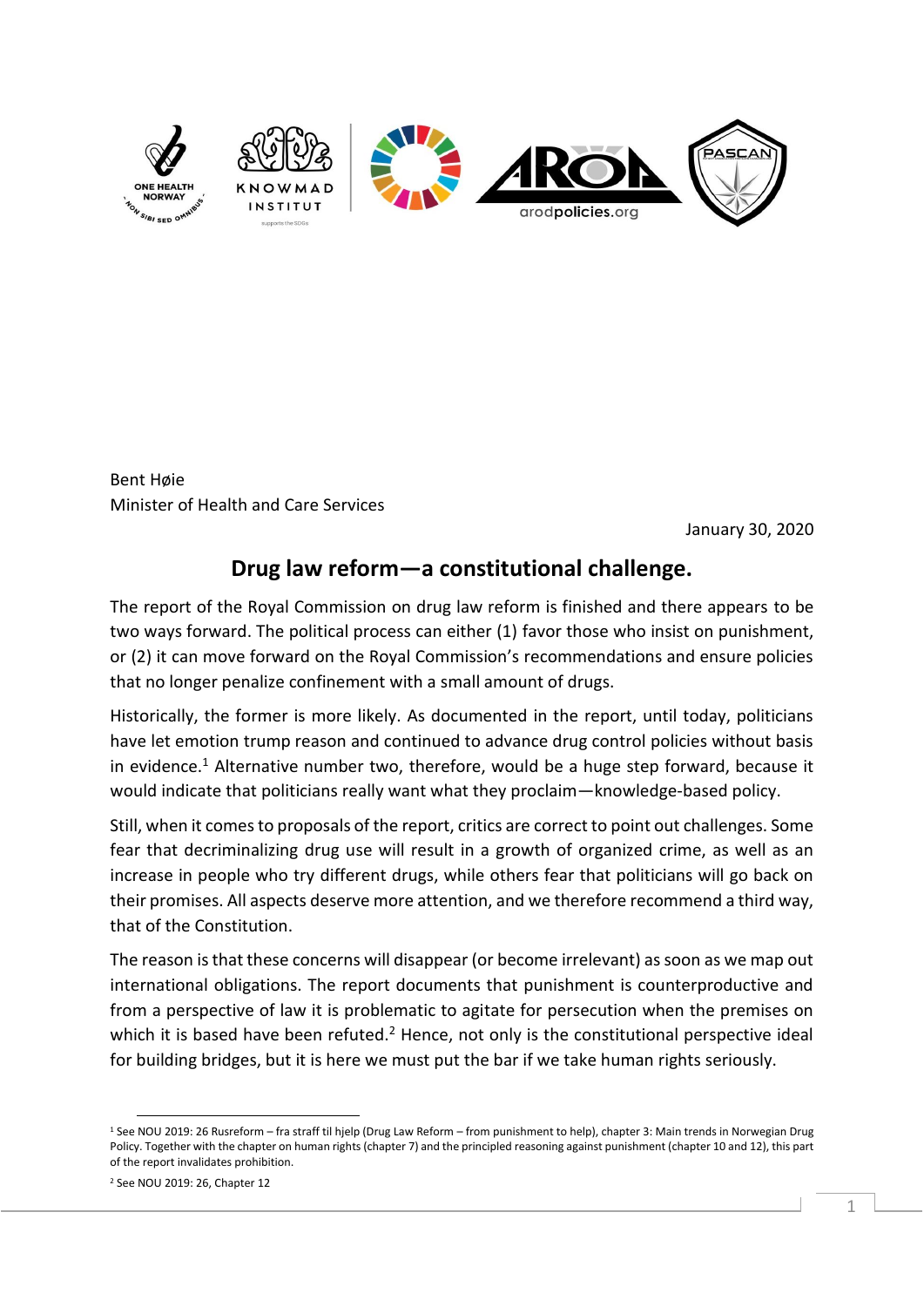## **Human rights and problems with the report**

As the commission explains, there has been a shift from interpreting drug control conventions in light of a drug-free ideal, where prohibition was seen as a proper tool, to emphasizing realities on the ground and the intention to promote health and welfare. As such, there is increasing demand from international bodies to ensure legislation compatible with human rights so that drug control policy does not aggravate problems. $3$ 

The Royal Commission elaborates on this bit in its review of human rights obligations. The report shows why decriminalization is in keeping with international obligations and why criminalization is increasingly being seen as an evil.<sup>4</sup> As the commission concludes:

*"These international recommendations indicate that changing the orientation of national drug policy from punishment to health, through decriminalization of use and possession and the introduction of health-oriented measures in response to drug use, will make Norway better respect the citizens' right to health."<sup>5</sup>*

Not only that. As shown by the commission, decriminalization is also more in keeping with our obligations to the Convention on the Rights of the Child, as well as the right to privacy.<sup>6</sup>

Even so, it should be noted that the commission failed its human rights mandate.<sup>7</sup> Because politicians had decided that legalization was unacceptable, the commission examined only the

<sup>&</sup>lt;sup>3</sup> See WHO, UNDP, UNAIDS and International Centre on Human Rights and Drug Policy; International Guidelines on Human Rights and Drug Policy (2019), Council of Europe, Parliamentary Assembly: Drug policy and human rights in Europe: A Baseline Study. Also see the report of the Royal Commission, NOU 2019: 26, chapter 7.

<sup>4</sup> "How a state's drug policy should be designed to promote the right to the highest attainable health standard depends on what, to the best of our knowledge, is considered to be the actual impact of the policy. Several bodies in the UN system have stated that criminalization of possession of drugs for their own use impedes the fulfilment of the right to health. The WHO has recommended decriminalizing drug use, as this will be a "critical enabler" to improve the situation for HIV-infected people. The UN Special Rapporteur on the right to health has recommended states to remove sanctions or decriminalize the use and possession of drugs. The United Nations High Commissioner for Human Rights has recommended states to consider the decriminalization of drug use and possession as punishment in several ways prevents the right to health. Again, several entities in the UN system have stated that criminalizing the use of drugs and possession for their own use constitutes an obstacle to providing good health care to vulnerable groups, see discussion in paragraph 7.2.3 above. See also statements of the same opinion from the United Nations High Commissioner for Human Rights and the UN Committee on the Rights of the Child presented in paragraph 7.4.1". NOU 2019: 26, Chapter 7.4.2., p. 180

<sup>5</sup> NOU 2019: 26, Chapter 7.4.2., p. 180

<sup>6</sup> "In several countries, including Mexico, South Africa and Germany, criminal prosecution of adult persons for possession of cannabis for their own use has been found to be inconsistent with constitutional provisions on the right to respect for privacy or related provisions on the individual's right to autonomy, which is naturally seen in context with the right to privacy under Article 8 of the ECHR and the right to free development of personality under the United Nations Universal Declaration of Human Rights Article 22. In Georgia, legislation authorizing civil penalties for a prohibition on cannabis was declared unconstitutional and invalid in 2018, because it entailed a disproportionate interference with the autonomy of the citizenry, see discussion in Chapter 6. Interference with the exercise of the right to privacy, etc. can only happen 'when this is in accordance with the law and is necessary in a democratic society for the sake of national security, public security or the country's economic welfare, to prevent disorder or crime, to protect health or morality, or to protect the rights and freedoms of others', cf. Article 8 (2). In order to be compatible with ECHR Article 8, infringement of the right to respect for privacy, etc. the intrusion must promote a legitimate purpose and be necessary in a democratic society. . . . [Although] the states have a wide margin of discretion in assessing whether infringement of the right to privacy and family life is compatible with Article 8 of the ECHR, the requirement of necessity [implies]. . . that it must be demonstrated that the intervention corresponds to a 'pressing social need'. It must also be shown that the intervention is proportional to the purpose of the intervention, taking into account relevant interests that must be weighed in the assessment. It is primarily the responsibility of the state to do these assessments, but the ECHR may review whether the arguments alleged to justify the intervention are relevant and proportionate and whether the rights were adequately respected in the decision-making process leading up to the adoption of the intervention». NOU 2019: 26, Chapter 7.4.3., p. 181

 $<sup>7</sup>$  Despite a decree to investigate with what right the state continues persecution; despite having received a letter from the police which</sup> indicated that law enforcement trusted the Royal Commission to look into the rights of the persecuted groups; despite having received documentation that the Norwegian state for more than ten years had denied violators an effective remedy; and despite having received documents from the UN and the Council of Europe confirming that rights are involved, and that the state has a responsibility to safeguard these rights, the Royal Commission chose to interpret its human rights obligations narrowly.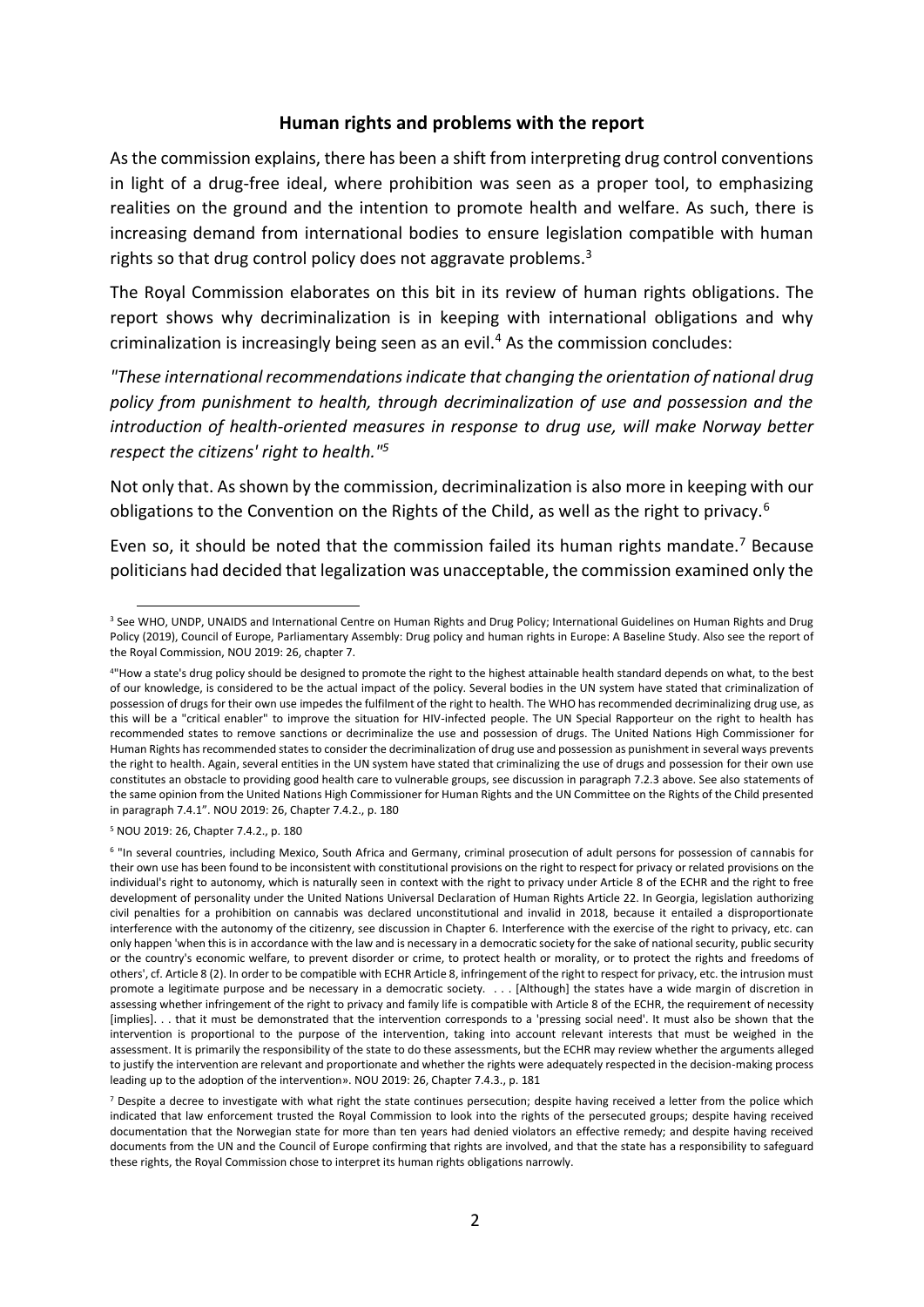human rights implications of decriminalizing drug use, and the report does not check whether *prohibition itself* is compatible with our catalogue of rights.

This is regrettable for the quality of the report. An otherwise excellent work has been informed by unnecessary acrobatics, abdications of responsibility, and inconsistent reasoning—all to give politicians what they want.

Nevertheless, moral panic has been detected.<sup>8</sup> This is a sign of unconsciousness among policy makers and the commission's constricted reasoning is not only a problem for the persecuted groups, whose rights remain unclear, but also the Norwegian state. When it comes to human rights, constitutional obligations come included, and we will now say more on this.

## **Human Rights and State responsibility**

The report is devastating for those who have relied on punishment. It shows that we can achieve better results with less invasive means, and as the commission goes on to write: *"The human rights perspective is key to most recommendations. One of the main objectives is to prevent human rights violations arising from drug control policy, such as arbitrary imprisonment and disproportionate penalties for drug crimes."*<sup>9</sup>

Considering, therefore, that a key principle behind the rule of law is that the more severe the criminal law, the more stringent are the requirements needed to justify the act, also the more far-reaching regulation involving sale and production must be subject to scrutiny.<sup>10</sup> It must be vetted by the same standard and principled reasoning with which the commission examined possession and use, and major problems are already evident.<sup>11</sup>

From a constitutional perspective, how drug legislation has come about without concern for realities on the ground and human rights principles is a serious point of appeal, devastating to the credibility of law. "An effective remedy" is at the heart of human rights conventions, and when we take into account that the Norwegian judiciary for more than ten years has denied offenders their day in Court, $12$  it becomes only more important that politicians provide this remedy.

A more solid constitutional debate, therefore, is required. Politicians could not have predicted a report so far-reaching in its implications, but the rationale for continuing the persecution of

<sup>8</sup> See Chapter 3.2. and 3.3. Words such as "public panic", "unbalanced views", "misleading perceptions", "misapplication of punishment", and "reality-resistant iniquity" summarize the development of drug policy. We are dealing with a debate characterized by "stereotypical representations", "moral indignation and revenge urges", one in which "scientific understanding of the drug problem has played a minor role". "Panic" is used several times.

<sup>9</sup> NOU 2019: 26, chapter 7.5.2.2., p. 18

<sup>&</sup>lt;sup>10</sup> According to the law, even after decriminalizing the actions of drug users, drug dealing will be punishable by up to 21 years in prison and any case of sale will qualify for imprisonment for up to 2 years.

<sup>&</sup>lt;sup>11</sup> The epidemic model that governed early understanding of drug addiction has been disproved, the fallacy of twisting the dynamics of supply and demand into one of aggressor and victim has been exposed, and the hypothesis that removing criminal liability for drug users necessarily leads to increased use in the population is found wanting (3.2, 3.3). Instead, the Commission concludes "that factors other than legislation and legislative amendments as such are of great importance for the use of drugs in the population" (1.3.1), and that it is for the State to show that "the intervention corresponds to a pressing social need. The intervention must also be shown to be proportional held up to the purpose of the intervention, taking into account relevant interests that must be weighed in the assessment." (7.4.3) See especially sections 3.2.2.3., 3.2.2.4., 3.2.2.5, 3.2.3. and 3.3. where it is noted that the "'drug fiendʹ was primarily a political figure, with no empirical evidence".

<sup>12</sup> The Norwegian Supreme Court rejected drug law violators' call for an effective remedy in 2010. See appendix, Mikalsen, *Human Rising: The Prohibitionist Psychosis and its Constitutional Implications* (2019), or https://www.arodpolicies.org/norwegian-authorities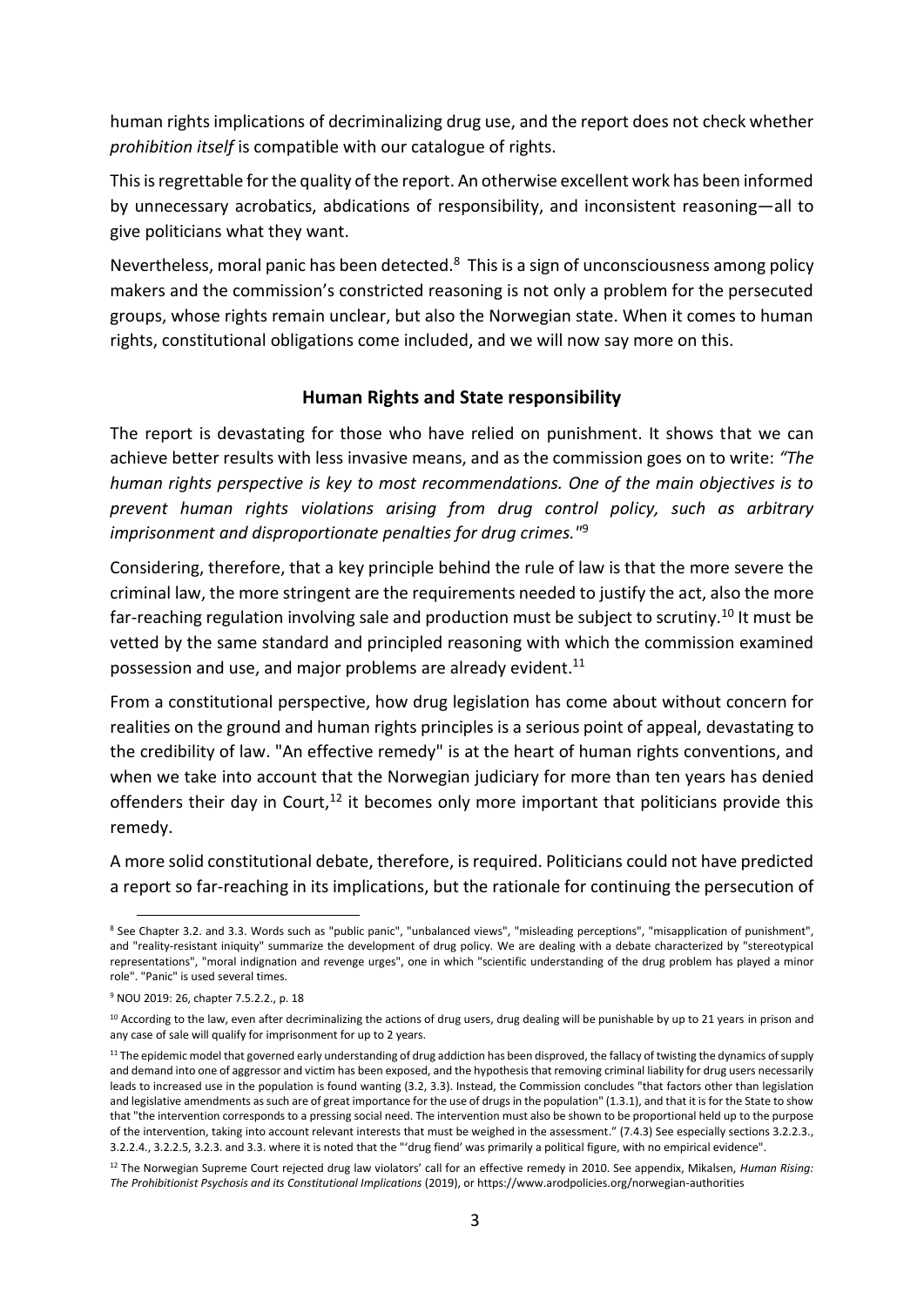drug offenders is now missing.<sup>13</sup> As the report states: *"The prevailing view in international research on drug control policy is that decriminalization will by far be the best option from a public health perspective. Criminalization of drug use/possession and intensified prosecution of users has had major negative implications for drug users' life and health."<sup>14</sup>*

Moreover, discussing the legal framework behind criminal prosecution, the Royal Commission describes "a change in the prevailing interpretation of the drug control conventions, which has implications for the states' authority to criminalize drug use. The legal implications arising out of children's right to protection against the negative consequences of harmful drugs, everyone's right to the highest attainable standard of health, and the right to respect for privacy," dictates "that states should decriminalize the use and possession of drugs, as punishment is considered an obstacle to providing good health care to vulnerable groups."<sup>15</sup>

The commission refers to "a summation of knowledge prepared or obtained by UN agencies over the past ten years, published by the UN in March 2019, where it is accepted that policies based on punishment does not appear suitable to combat the illegal use of drugs." And as the premises of prohibition have proved false, the burden of proof falls to the state.<sup>16</sup>

According to human rights law, politicians must now accept responsibility. A question of rights is unresolved and it is not up to individual politicians to abandon reform. Constitutional obligations come into play, and society cannot go from punishing drug users to a system of forced intervention without considering the right to self-determination.

*We therefore hold Norwegian politicians responsible. For decades, civil society has observed how the political process fails by continuing a system of prohibition, despite warnings from science and human rights activists. Thus, moral panic has prevailed, and the commission's report risks being ignored unless courageous politicians defend the rights of the persecuted.* 

## **A vision of the future**

If this is hard to stomach, imagine the alternative. If politicians fail their duties, refusing to ask by what right they deny self-determination to drug users, we will have several more years where drug policy stumbles in a state of unconsciousness. Despite that, the international

 $<sup>13</sup>$  We find in the report of the Royal Commission an excellent work, one recognizing that punishment is wrong and that we need to think</sup> outside the box if we want to remedy the problems associated with drug prohibition. But not only that. We also find that "the available data weakens what has been a prevailing hypothesis that removing criminal liability for drug users necessarily leads to an increase in population use". NOU 2019: 26, Chapter 6.4.2., p. 160

<sup>14</sup> NOU 2019: 26, Chapter 3.9., p. 70

<sup>15</sup> NOU 2019: 26, Chapter 2.3., p. 28

<sup>&</sup>lt;sup>16</sup> As the report makes clear: "In contemporary Norwegian criminal policy, punishment is generally regarded as a means and not an end in itself. For the sake of clarity, "means" also denotes those cases where actions are punished with the aim of influencing the attitudes of the population or expressing basic values. Punishment, which means that the state is prepared to inflict an intentional suffering on its citizens, must therefore have a "sound justification". Consequently, the individual punishment must have an identified purpose, and it must be shown how punishment is suitable to achieve this purpose in such a way as to justify the human and financial costs of the punishment. This means that the burden of using punishment must be proportionate to the intended effects of the punishment. Hence, it is the expectation of the total intended and unintended consequences of the use of punishment—and that the benefits sufficiently outweigh the disadvantages of punishment—which may justify society's use of punishment. Since the immediate costs of punishment, both in the economic and human terms, are almost inextricably linked to our concept of punishment, the burden of argument and evidence lies on those who want the state to punish its citizens for a particular type of action." NOU 2019: 26, Chapter 12.2., p. 247-48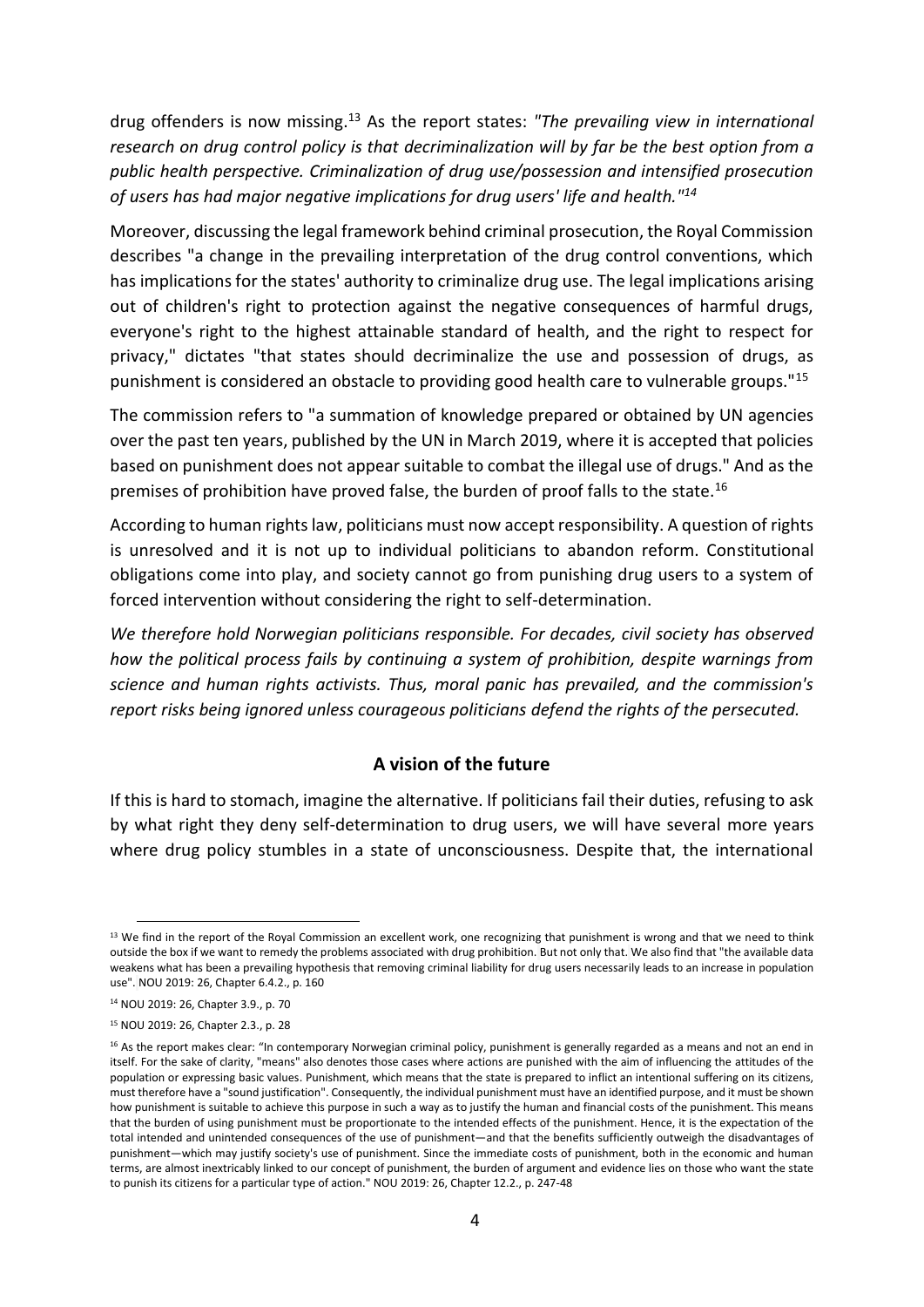community and Norwegian citizenry will move on, realize to a greater extent how drug prohibition has corrupted the social fabric, and how it continues to steal our children.

After the commission's report, it is impossible to pretend that we are helping young people by punishing them. Begging to differ only shows that politicians are motivated by less than honest concerns, and this position is costly.

As noted, the world is moving forward and the question of a regulated market is becoming more urgent. 11 U.S. states, Canada, Luxembourg, as well as several African, South American and Asian countries have begun the process, and within 5-10 years it will be easy to see that Norwegian politicians settled for an overbureaucratized and unnecessarily costly solution, not least as measured in human suffering. The state of Illinois ended 2019 by overturning 11,000 convictions; the governor promised that this was only the beginning, and we can expect the same examinations (and results) in Norway when time comes.

The longer between now and then, the greater is the damage inflicted by prohibition—and the weightier the constitutional responsibility. As already noted, moral panic is documented, and one day politicians will be weighed by their support of the human rights paradigm. This calculation is simple enough. Constitutional issues come with constitutional obligations, and there is a choice between being remembered as human rights defenders or advocates of tyranny.

*Consequently, we ask the Minister of Health to stand up for human rights and make sure that its principles are applied to drug policy. Following the findings of the Royal Commission and its narrow interpretation of human rights obligations, a new investigation must be completed to ensure rights to the persecuted en masse. This investigation can be expected to give way to a truth and reconciliation commission, for historically that is the result when moral panic is established and a principled recalibration of law required*. 17

This may seem arduous. The alternative, however, is to let unconsciousness continue to define legislation, and this is not good for authority.

We need only look at the Royal Commission's attempt to maintain a moral distinction between use and sale to see how this insentience not only weakens the report in the area of human rights but leads to proposals that the police and others object to. As said, there are good reasons not to punish drug use. However, it becomes absurd when the state denies people a right to grow cannabis themselves or to buy quality-assured goods from countries like the United States and Canada, while expecting them to deal with local thugs. It is difficult not to think of such policy as a gift to organized crime, and if the goal is to reduce stigma (and the crime associated with the drug market), politicians need to consider a regulated market.

Without it, more holistic drug policies cannot be. The more the police intensify their persecution of drug producers and dealers, and the more successful their eradication efforts,

<sup>&</sup>lt;sup>17</sup> When it comes to human rights inquiry, a key issue is if the law can overcome a proportionality analysis. This analysis done properly will reveal the extent to which modern drug policy is a result of scapegoating, our tendency to blame others for problems that are a collective responsibility—and to the extent this is the case, we can expect the formation of a truth and reconciliation commission. The need for such a commission has been mentioned in the Norwegian media. See Klassekampen, January 20, 2020, and Nettavisen January 18: https://pluss.nettavisen.no/debatt/leserbrev/meninger/rusreformen-enkonstitus-challung/o/5-95-72508?fbclid= IwAR0Ua3kLO9Om62EnqNt3MI1wN6LcG9SUhogTES4e16cII6kCQQ1gGErvXX4.